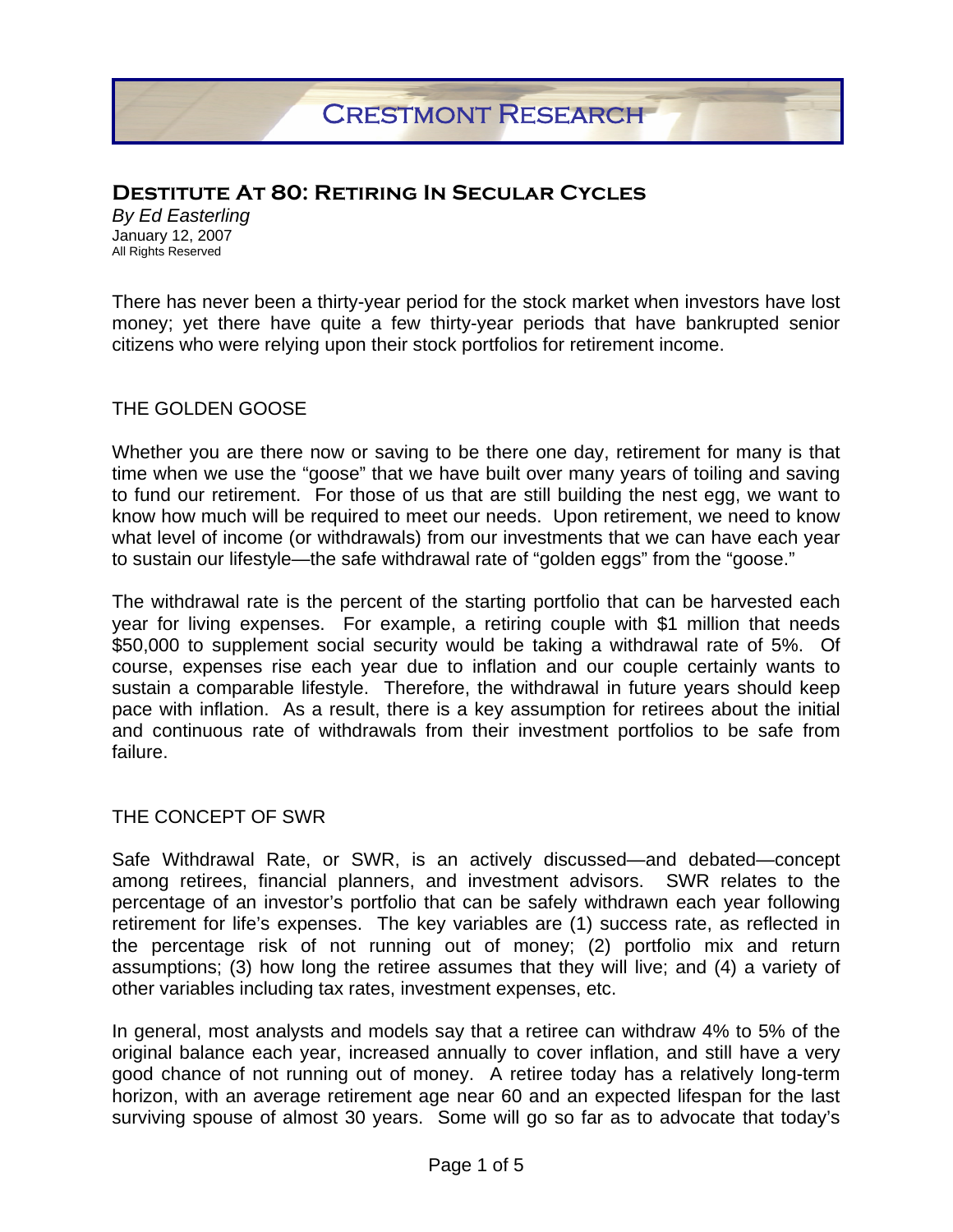long-term retirees invest heavily in the stock market. Those pundits say that a market which has never lost money over thirty-year periods won't let you down in the future.

So let's assume that a retiree invests heavily in the stock market—because they "need" the extra return and should feel "safe" that over a thirty-year period that Mr. Market will not let them down. For our retiring couple, let's also assume no taxes or investment fees, commissions, or other charges—yes, these are aggressive ("optimistic") assumptions, so this probably delivers the best-case scenario or conclusion.

We now have the last three elements settled: (a) the portfolio mix will be a diversified stock market portfolio using the S&P 500 Index including dividends, (b) the last surviving spouse will need money for at least 30 years, and (c) there are no taxes or investment expenses. What are our chances of success…of not running out of money and avoiding a job greeting shoppers at Wal-Mart after age 80?

## ON AVERAGE

If you are interested in SWR, you are likely affected by it. Despite the use of average assumptions, your results will unlikely be "average" even over decade or longer periods. It could be better than average or it could be worse than average. Regardless, as far as success is concerned, your results will be binary—either you will be successful or not. It does not matter whether you—on average—have a 75% chance of success. For you, it will either be 100% or 0%...you will either have enough or you will run out. So although probabilities are interesting, you are keenly focused on the implications of the assumptions and the likely impact that they have on your future.

Using history as our laboratory to assess the likelihood of success, a retiring couple that starts with withdrawals of 4% has a 95% chance of success…of not running out of money before the average last surviving spouse no longer needs withdrawals. For example, this represents an initial \$40,000 for a retiree with \$1 million, increasing the \$40,000 at the start of each year by inflation. By the way, keep in mind that (by its definition) about half of you will live past the expected average lifespan. Thus, these

success rates are actually lower for the half of retirees that will live past the expected lifespan.

Well, a 95% chance of success sounds pretty good—on average. On a more personal level, I am an investment manager with a high propensity for risk management. So as "Risk management is not about enhancing success; it is about avoiding the failures that are unacceptable."

you might expect, I think much less about the 95% success rate and a lot more about the 1 in 20 chance of cat food or a Wal-Mart job at 85. And in some of the cases, I might even be destitute at 80.

If you have enough money to be thinking about SWR, you likely have a lifestyle that you don't want to compromise. Further, when you think about last-to-survive issues, it has even greater significance.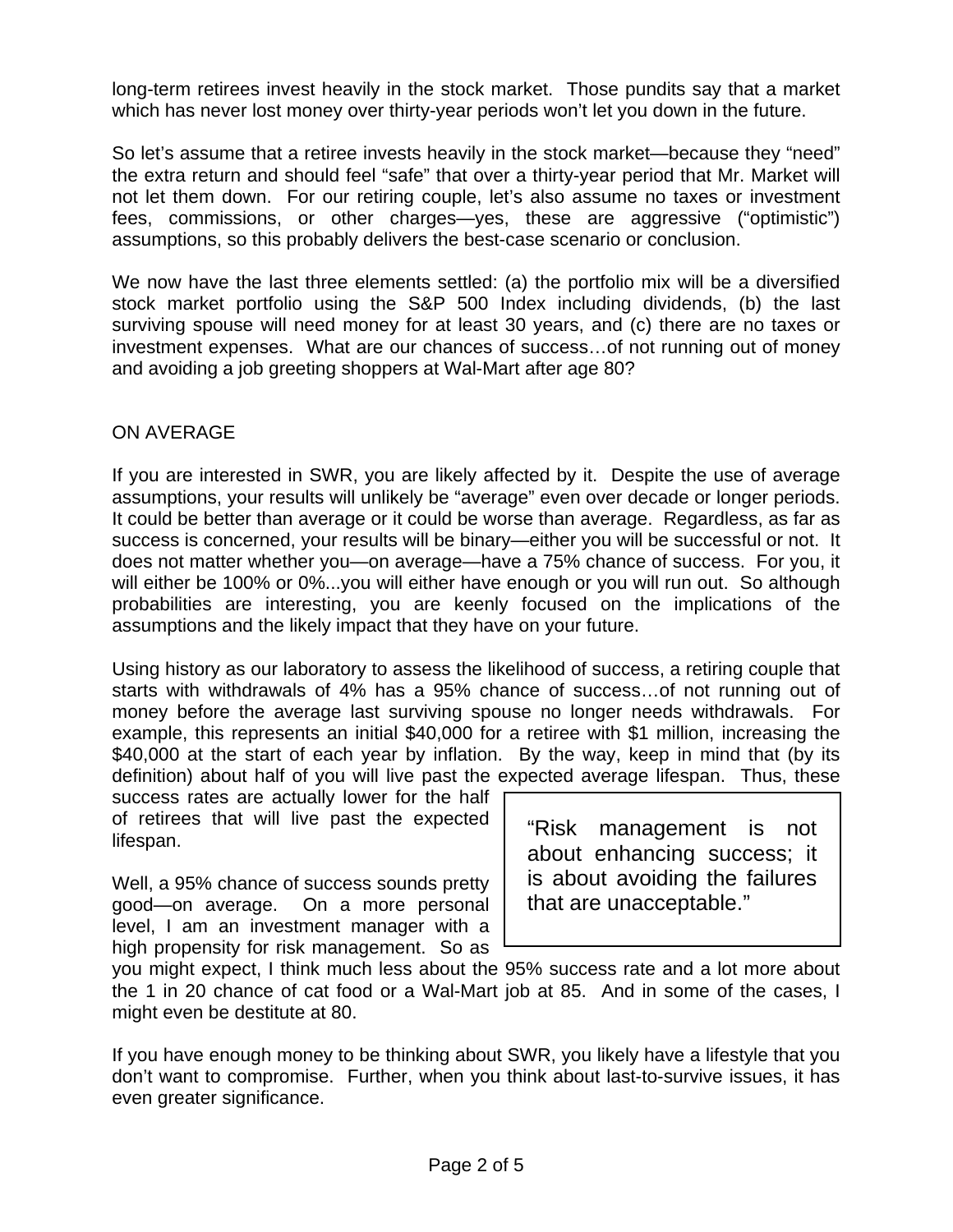To illustrate, when the doctor comes in and says that your upcoming surgery has a good success rate: a 95% chance of success. He further says that he does this procedure five times a day. Since five-a-day represents about 20 per week, how many of you will immediate hope (wish) that you will not be the one that week that does not make it. In this case, risk management is not about enhancing success; it is about avoiding the failures that are unacceptable.

So let's return to our analogy about the surgeon. Although a 95% success rate sounds good to all those who are standing around the operating table, it is quite different for the one who is actually *on* the table. The patient will be thinking about his or her particular circumstances…whether their odds are more likely to be above or below the 95%.

Before digging into the details, what does the overall average look like? Over the 78 thirty-year periods since 1900, the average retiree that started with \$1 million could have withdrawn 4% plus actual inflation each year and ended with \$6.7 million—6.7 times as much as they started with—even after withdrawing 4% plus inflation every year for thirty years. As for failure rate, only 4 of the 78 periods ran out of money.

But what about me? For stock market investors, the most significant factor that determines future returns is the level of valuation (measured as the P/E ratio) at the time of initial investment. So for each of us, the level of the P/E at retirement has a significant impact on our chances of success.

When we dig further to understand the success rate for a retiring couple today, we can dissect the past history into four sets, so-called quartiles. These sets are ranked from the highest to the lowest starting P/E ratios. The result is that the highest quartile (i.e. the top 25%) includes all thirty-year periods since 1900 that started with P/Es of 18.5 and higher. The second set (i.e. the second 25%) cuts-off at a P/E of 13.9; the third at 11.2; and the last at 5.3.

Why does this matter? Although the success rate for the entire group was 95%, today's retiree starts with P/Es over 18.5 and has an expected success rate of less than 80% one per day for our surgeon rather than one per week.

When P/Es started at relatively high levels, it had a major impact on future success. When P/Es started at relatively lower levels, returns always were sufficient for 4% withdrawals.

Figure 1. SWR Statistics By P/E Quartiles: 4% SWR, 30-Year Periods Since 1900

|                    | <b>STARTING</b>  | <b>SUCCESS</b> | AVERAGE           | <b>AVG YRS IF</b> |
|--------------------|------------------|----------------|-------------------|-------------------|
| <b>QUARTILES</b>   | <b>P/E RANGE</b> | <b>RATE</b>    | <b>ENDING \$s</b> | OUT OF \$s        |
| Top 25%            | $18.5 +$         | 79%            | 2,787,045<br>\$   | 27.3              |
| Second 25%         | 13.9 to 18.4     | 100%           | 5,157,631<br>S    | n/a               |
| <b>Third 25%</b>   | 11.2 to 13.8     | 100%           | 8,613,308<br>\$.  | n/a               |
| Bottom 25%         | below 11.2       | 100%           | \$10,073,325      | n/a               |
| <b>ALL PERIODS</b> | $14.6$ avg       | 95%            | 6,663,664         | 27.3              |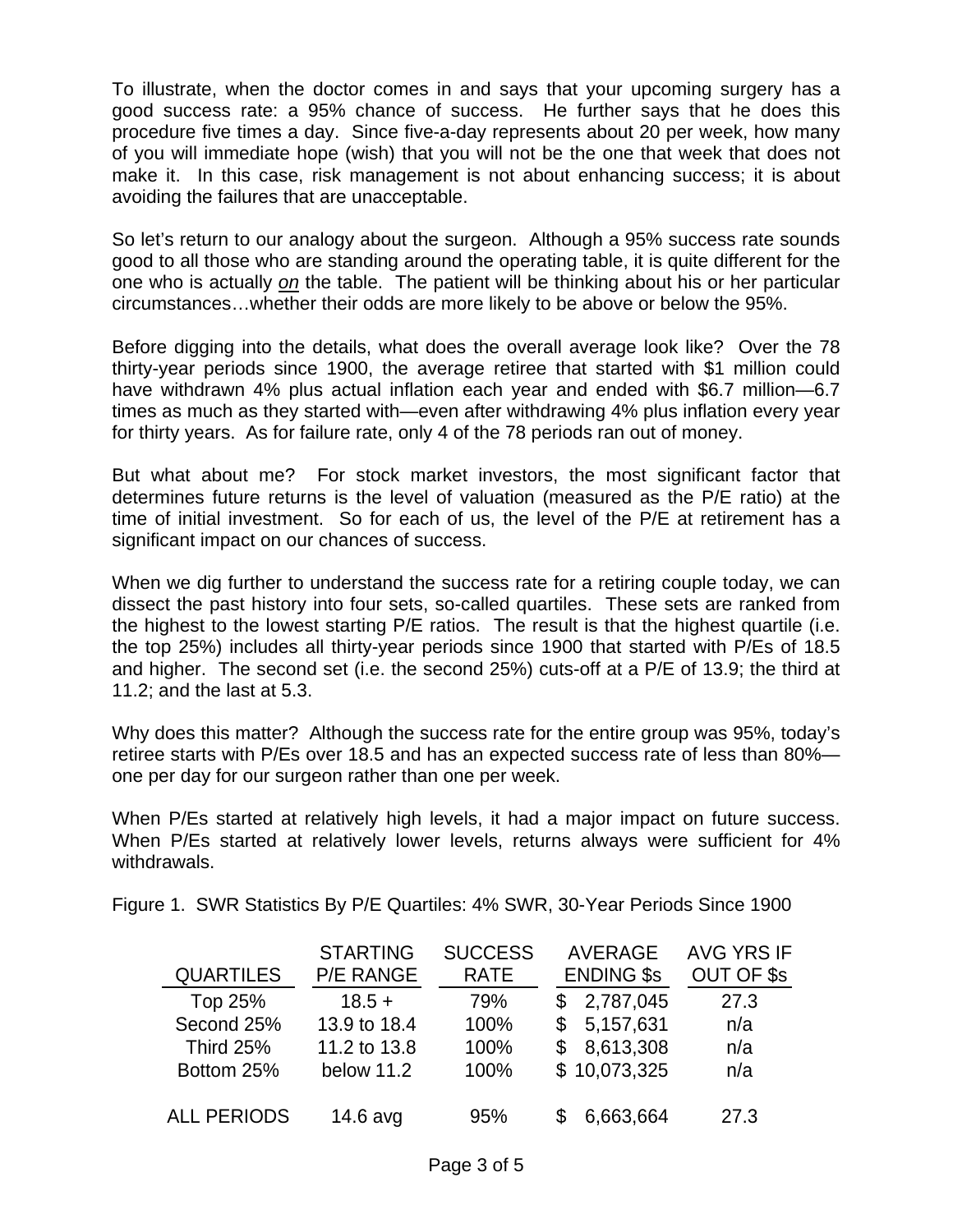As Figure 1 reflects, the level of valuation (P/E) has a direct impact on success and ending capital. The implication for today's investor is that the likelihood of financial success in retirement is considerably less than most pundits are advocating. Twenty years from now, if the response is "who knew?", it won't be much comfort for retirees in the employment line at Wal-Mart. This is especially true since a rational understanding of history and the drivers of longer-term stock market returns can help today's retiree to avoid that "surprise." I assure you that these are not fear-driven statements, but rather insights that are based upon history and the financial principle that valuation is a major determinant of future returns.

As presented in Figure 1, covering the 78 thirty-year periods since 1900, the top 25% started with P/E ratios of 18.5 or higher. Within that 25%, about 1 in 5 (20%) of the thirty-year periods had the investor running out of money before the end of the period. When that occurred, the investor was out of money on average during the  $27<sup>th</sup>$  year. Yet—on average, including the successful periods within this quartile—the average investor ended the thirty years with almost \$2.8 million.

Please keep in mind that success provides a wide path, yet failure is a thin line. Those that succeed will end with a little or a lot: Those that fail get to zero…or start eating cat food as the savings dwindle. Further, in reality for retirees that invest during top quartile periods, the chance of suffering the painful effects of failure is even higher than 21%. Since a few of the periods ended relatively close to zero, some retirees toward the end were forced to drastically reduce spending as their portfolios dwindled.

For most investors over the past century (the ones that were fortunate enough to retire when stock valuations and P/Es were lower), they had much better results. As reflected in Figure 1, the benefits were directly and inversely proportionate to the starting level of valuation. As the starting valuation declines, the average ending portfolio increases. This is another example of how the starting valuation has a big impact on future results.

## BUT I WANT 5% (RATHER THAN JUST 4%)...

A number of advocates and studies provide for 5% withdrawal rates: "I only want \$50,000 from my million dollars" and have it last for 30 years. The calculated success rate for that rate of withdrawal is 73%. Pretty good odds…except when we consider the impact of valuation.

Figure 2. SWR Statistics By P/E Quartiles: 5% SWR

|                    | <b>STARTING</b>  | <b>SUCCESS</b> | <b>AVERAGE</b><br><b>ENDING \$s</b> |            | <b>AVG YRS IF</b> |
|--------------------|------------------|----------------|-------------------------------------|------------|-------------------|
| <b>QUARTILES</b>   | <b>P/E RANGE</b> | <b>RATE</b>    |                                     |            | OUT OF \$s        |
| Top 25%            | $18.5 +$         | 47%            |                                     | (850, 676) | 21.8              |
| Second 25%         | 13.9 to 18.4     | 70%            |                                     | 1,607,294  | 21.5              |
| Third 25%          | 11.2 to 13.8     | 80%            | \$                                  | 6,326,247  | 26.5              |
| Bottom 25%         | below 11.2       | 95%            | \$.                                 | 7,661,859  | 30.0              |
| <b>ALL PERIODS</b> | 14.6 avg         | 73%            | \$                                  | 3,693,376  | 23.0              |